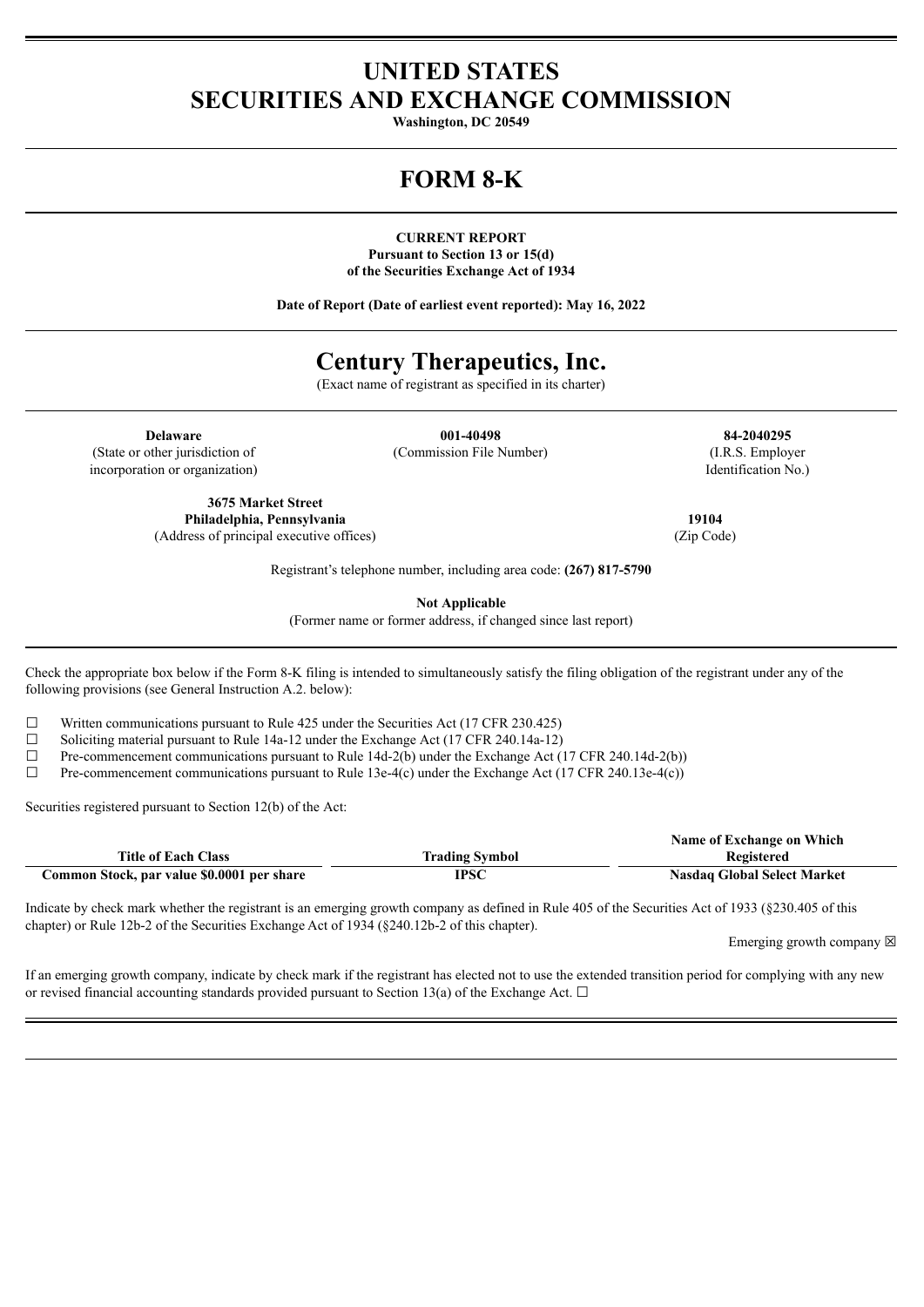### **Item 2.02 Results of Operations and Financial Condition**

On May 16, 2022, Century Therapeutics, Inc. (the "Company") issued a press release announcing its financial results for the quarter ended March 31, 2022. A copy of the press release is furnished as Exhibit 99.1 to this Current Report on Form 8-K and is incorporated herein by reference.

The information contained in this Item 2.02 (including Exhibit 99.1) is being furnished and shall not be deemed "filed" for purposes of Section 18 of the Securities Exchange Act of 1934, as amended (the "Exchange Act"), or otherwise subject to the liabilities of that section and shall not be deemed to be incorporated by reference in any filing under the Securities Act of 1933, as amended, or the Exchange Act, except as shall be expressly set forth by specific reference in such filing.

## **Item 9.01 Financial Statements and Exhibits**

## **(d) Exhibits**

| Exhibit |                                                                             |
|---------|-----------------------------------------------------------------------------|
| No.     | Document                                                                    |
| 99.1    | <u>Press Release of Century Therapeutics, Inc., dated May 16, 2022</u>      |
| 104     | Cover Page Interactive Data File (embedded within the Inline XBRL document) |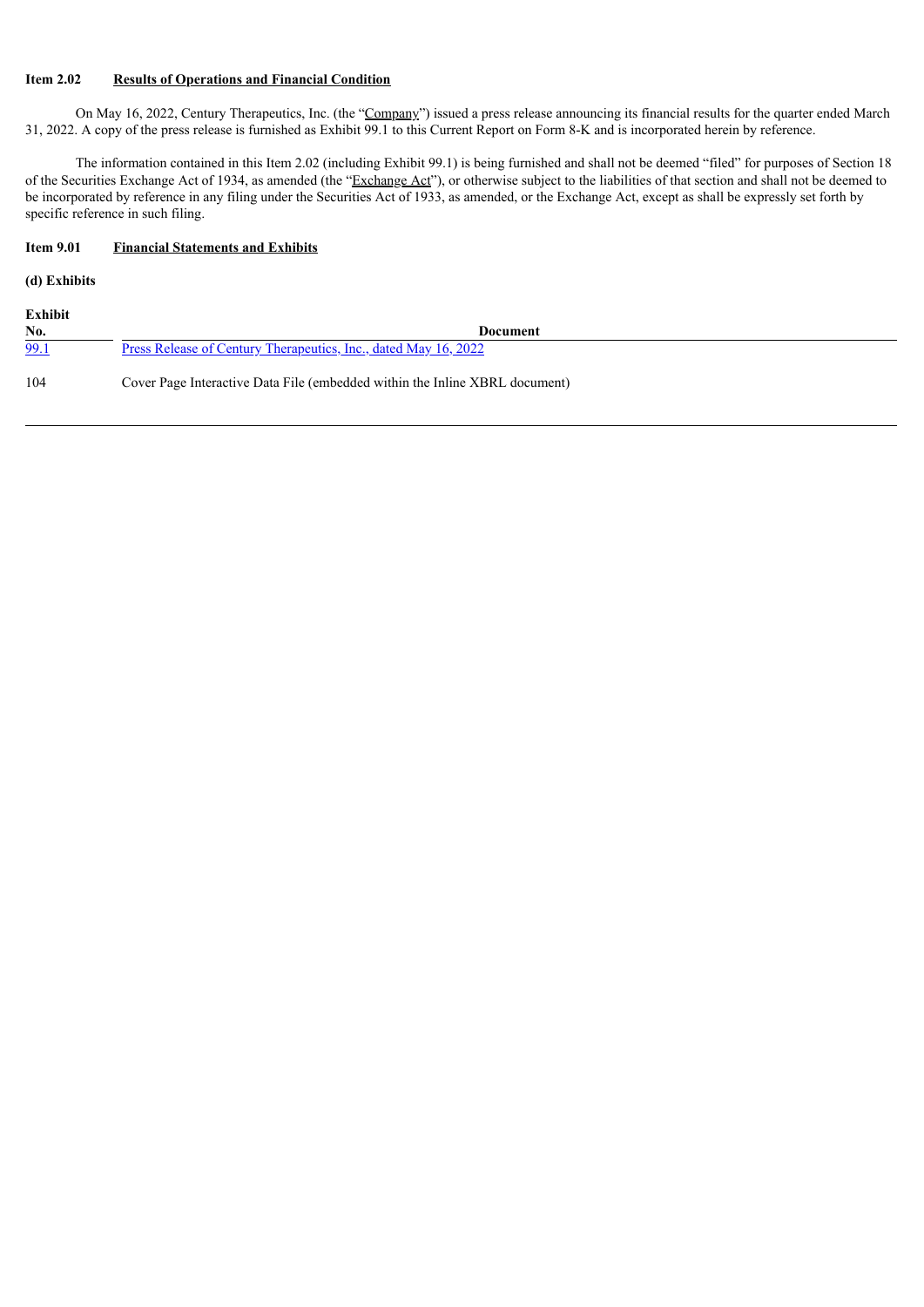### **SIGNATURES**

Pursuant to the requirements of the Securities Exchange Act of 1934, the registrant has duly caused this report to be signed on its behalf by the undersigned hereunto duly authorized.

## **CENTURY THERAPEUTICS, INC.**

By: /s/ Osvaldo Flores, Ph.D.

Name: Osvaldo Flores, Ph.D. Title: President and Chief Executive Officer

Date: May 16, 2022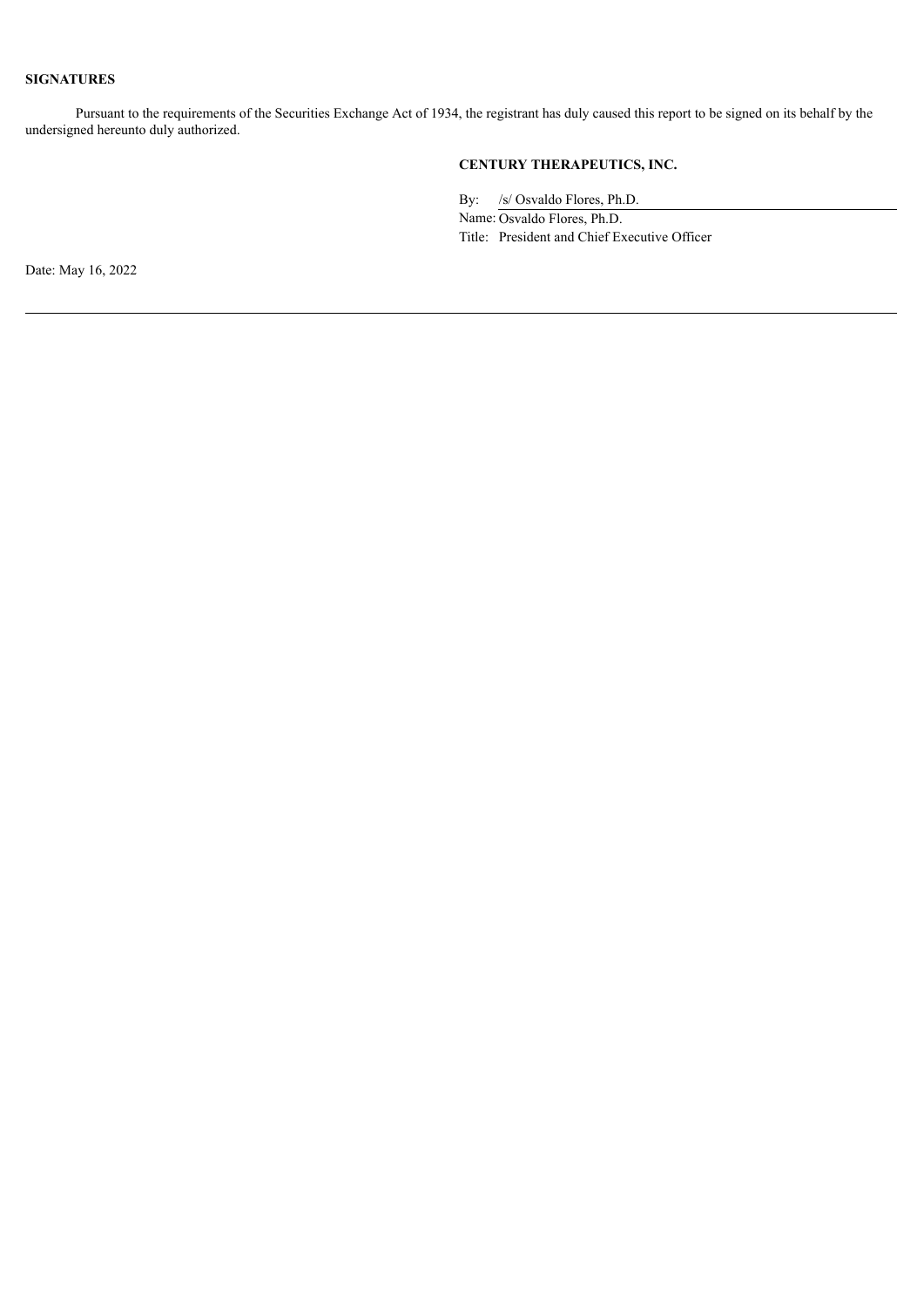<span id="page-3-0"></span>

### **Century Therapeutics Reports First Quarter 2022 Financial Results and Provides Business Updates**

- Phase 1 ELiPSE-1 trial of CNTY-101 in relapsed/refractory lymphoma expected to commence in the second half of 2022 following IND submission in mid *2022-*

- Ended first quarter 2022 with cash, cash equivalents, and investments of \$466.4M; Cash runway into 2025 -

PHILADELPHIA, May 16, 2022 (GLOBE NEWSWIRE) -- Century Therapeutics, Inc., (NASDAO: IPSC), an innovative biotechnology company developing induced pluripotent stem cell (iPSC)-derived cell therapies in immuno-oncology, today reported financial results and business highlights for the first quarter ended March 31, 2022.

"We are off to a strong start in 2022, which we expect will be a transformational year for Century as we transition into a clinical-stage organization," said Lalo Flores, Chief Executive Officer, Century Therapeutics. "Looking ahead, we remain on track to submit our first IND application for our lead program, CNTY-101, mid-year, with the Phase 1 ELiPSE-1 trial for CNTY-101 in relapsed/refractory lymphoma expected to commence in the second half of 2022. We are continuing to invest in our comprehensive, next-generation iPSC-based cell therapy platform, and believe we are well positioned to advance multiple product candidates into the clinic over the next several years. We look forward to providing updates at scientific congresses this year and our upcoming virtual R&D Day next month"

#### **Business Highlights & Upcoming Milestones**

- Earlier this month, the Company presented preclinical data at the  $18<sup>th</sup>$  Annual PEGS Boston Conference & Exposition, on the discovery and optimization of CD22 VHH antibodies for CAR T cell therapy.
- The Company plans to present preclinical data on MAD7, a novel CRISPR nuclease used to enable the genetic engineering of iPSC-derived NK and T cell product candidates, during a poster presentation at the American Society of Gene and Cell Therapy (ASGCT) 25<sup>th</sup> Annual Meeting being held May 16-19, 2022 in Washington, D.C. Full abstracts are currently available through the ASGCT conference website.
- · Virtual research and development update to be held June 13, 2022, at 4:30 PM ET. Century's management team will discuss CNTY-103 and progress on the next-generation platform. Dr Sheila Singh, Professor of Surgery and Biochemistry, Chief Pediatric Neurosurgeon at McMaster Children's Hospital, the Division Head of Neurosurgery at Hamilton Health Sciences, and the inaugural Director of McMaster's new Cancer Research Centre will discuss the current treatment paradigm in GBM.
- · The Company remains on track to initiate ELiPSE-1, its Phase 1 clinical trial to assess CNTY-101 in patients with relapsed/refractory CD19 positive aggressive lymphoma or indolent lymphoma after at least two prior lines of therapy, including patients who have received prior CAR-T cell therapy, in the second half of 2022 subject to U.S. Food and Drug Administration acceptance of its Investigational New Drug (IND) application, which is expected to be submitted in mid-2022.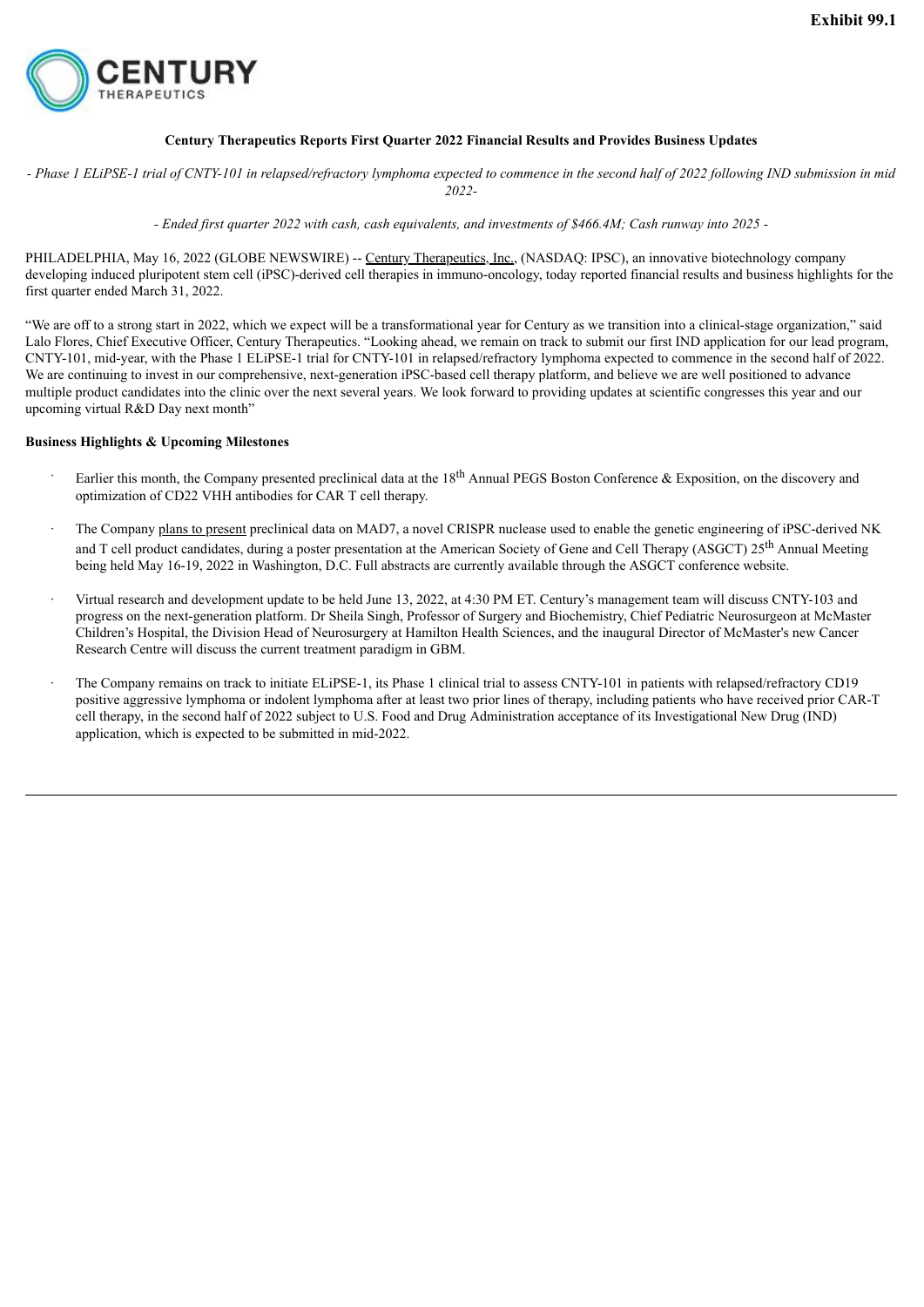

- · The Company's current Good Manufacturing Practice (cGMP) manufacturing facility in Branchburg, New Jersey is expected to be operational in 2022.
- · Century expects to submit an IND application for CNTY-103 in 2023. CNTY-103 is the Company's first solid tumor candidate for glioblastoma.

#### **First Quarter 2021 Financial Results**

- · **Cash Position:** Cash, cash equivalents, and investments were \$466.4 million as of March 31, 2022, as compared to \$358.8 million as of December 31, 2021. Net cash provided by operations was \$86.8 million for the three months ended March 31, 2022 (which includes deferred revenue from the Bristol Myers Squibb (BMS) collaboration of \$122.1M) compared to net cash used in operations of \$22.2 million for the three months ended March 31, 2021.
- · **Collaboration Revenue:** Collaboration revenue was \$1.1 million for the three months ended March 31, 2022, generated through the Company's collaboration, option and license agreement with BMS.
- · **Research and Development (R&D) expenses**: R&D expenses were \$21.2 million for the three months ended March 31, 2022, compared to \$15.4 million for the same period in 2021. The increase in R&D expenses was primarily due to an increase in personnel expenses related to increased headcount to expand the Company's R&D capabilities, costs for pre-clinical studies, costs for laboratory supplies and facility costs.
- · **General and Administrative (G&A) expenses**: G&A expenses were \$7.3 million for the three months ended March 31, 2022, compared to \$2.7 million for the same period in 2021. The increase was primarily due to an increase in personnel related expense due to an increase in employee headcount, an increase in directors' and officers' insurance expense, and an increase in the Company's professional fees as a result of expanded operations to support the Company's infrastructure as well as additional costs to operate as a public company.
- · **In-process research and development (IPR&D) expenses**: One-time IPR&D expenses were \$10.0 million for the three months ended March 31, 2022, in order to amend the FCDI agreement to gain access to the territory rights of Japan as a result of the Collaboration Agreement with BMS.
- · **Net loss**: Net loss was \$37.5 million for the three months ended March 31, 2022, compared to \$18.3 million for the same period in 2021.

#### **Financial Guidance**

· The Company expects full year GAAP Operating Expenses to be between \$155 million and \$165 million including non-cash stock-based compensation expense of \$10 million to \$15 million.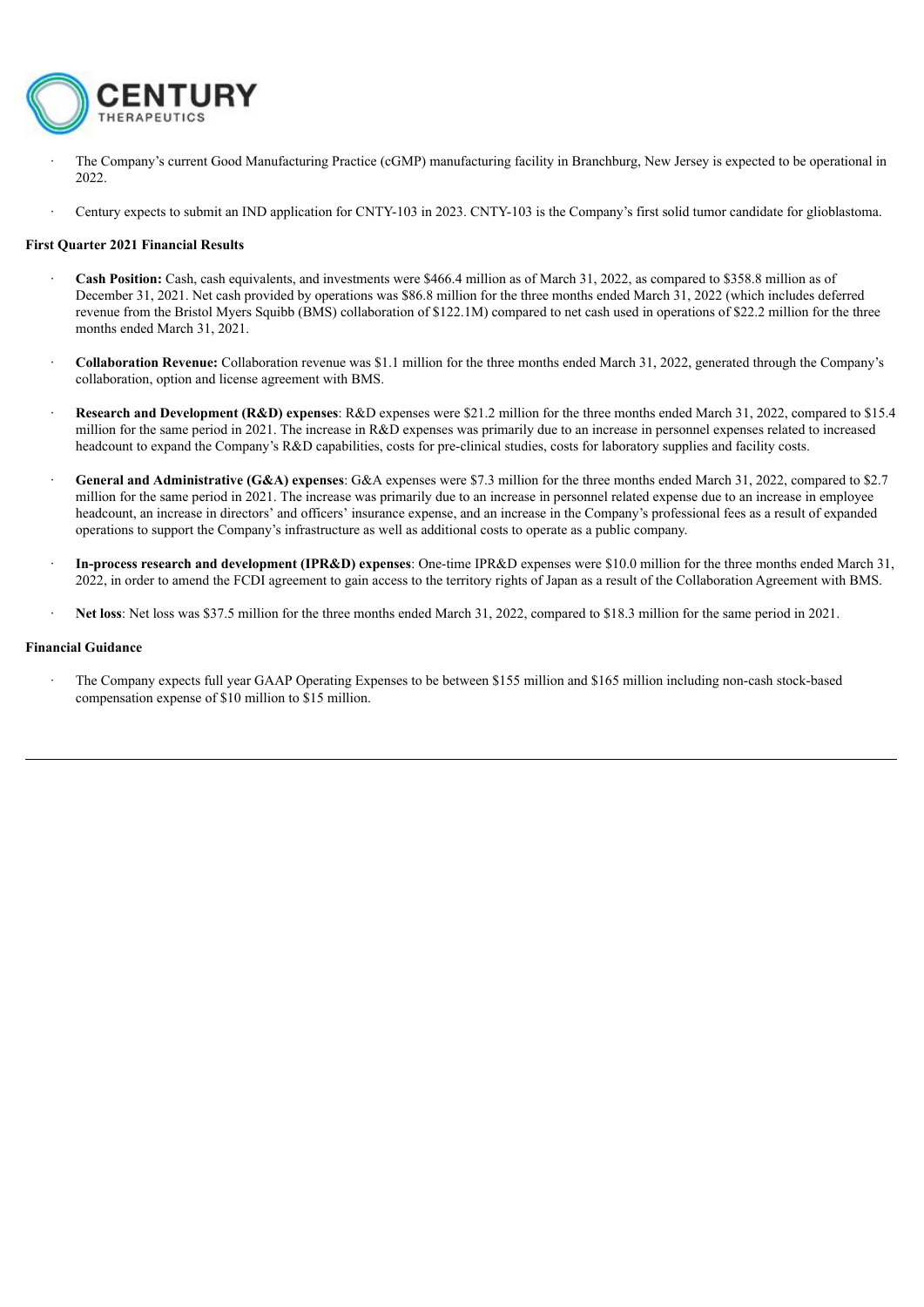

· The Company expects its cash, cash equivalents, and marketable securities will support operations into 2025.

#### **About Century Therapeutics**

Century Therapeutics, Inc. (NASDAQ: IPSC) is harnessing the power of adult stem cells to develop curative cell therapy products for cancer that we believe will allow us to overcome the limitations of first-generation cell therapies. Our genetically engineered, iPSC-derived iNK and iT cell product candidates are designed to specifically target hematologic and solid tumor cancers. We are leveraging our expertise in cellular reprogramming, genetic engineering, and manufacturing to develop therapies with the potential to overcome many of the challenges inherent to cell therapy and provide a significant advantage over existing cell therapy technologies. We believe our commitment to developing off-the-shelf cell therapies will expand patient access and provide an unparalleled opportunity to advance the course of cancer care. For more information on Century Therapeutics please visit https://www.centurytx.com/.

#### **Forward-Looking Statements**

This press release contains forward-looking statements within the meaning of, and made pursuant to the safe harbor provisions of, The Private Securities Litigation Reform Act of 1995. All statements contained in this press release, other than statements of historical facts or statements that relate to present facts or current conditions, including but not limited to, statements regarding our cash, financial resources, and estimated expenses, our clinical development plans, and the development of our U.S. manufacturing facility are forward-looking statements. These statements involve known and unknown risks, uncertainties and other important factors that may cause our actual results, performance, or achievements to be materially different from any future results, performance or achievements expressed or implied by the forward-looking statements. In some cases, you can identify forward-looking statements by terms such as "may," "might," "will," "should," "expect," "plan," "aim," "seek," "anticipate," "could," "intend," "target," "project," "contemplate," "believe," "estimate," "predict," "forecast," "potential" or "continue" or the negative of these terms or other similar expressions. The forward-looking statements in this presentation are only predictions. We have based these forward-looking statements largely on our current expectations and projections about future events and financial trends that we believe may affect our business, financial condition, and results of operations. These forward-looking statements speak only as of the date of this press release and are subject to a number of risks, uncertainties and assumptions, some of which cannot be predicted or quantified and some of which are beyond our control, including, among others: our ability to successfully advance our current and future product candidates through development activities, preclinical studies, and clinical trials; our reliance on the maintenance of certain key collaborative relationships for the manufacturing and development of our product candidates; the timing, scope and likelihood of regulatory filings and approvals, including final regulatory approval of our product candidates; the impact of the COVID-19 pandemic, geopolitical issues and inflation on our business and operations, supply chain and labor force; the performance of third parties in connection with the development of our product candidates, including third parties conducting our future clinical trials as well as third-party suppliers and manufacturers; our ability to successfully commercialize our product candidates and develop sales and marketing capabilities, if our product candidates are approved; and our ability to maintain and successfully enforce adequate intellectual property protection. These and other risks and uncertainties are described more fully in the "Risk Factors" section of our most recent filings with the Securities and Exchange Commission and available at www.sec.gov. You should not rely on these forward-looking statements as predictions of future events. The events and circumstances reflected in our forward-looking statements may not be achieved or occur, and actual results could differ materially from those projected in the forward-looking statements. Moreover, we operate in a dynamic industry and economy. New risk factors and uncertainties may emerge from time to time, and it is not possible for management to predict all risk factors and uncertainties that we may face. Except as required by applicable law, we do not plan to publicly update or revise any forward-looking statements contained herein, whether as a result of any new information, future events, changed circumstances or otherwise.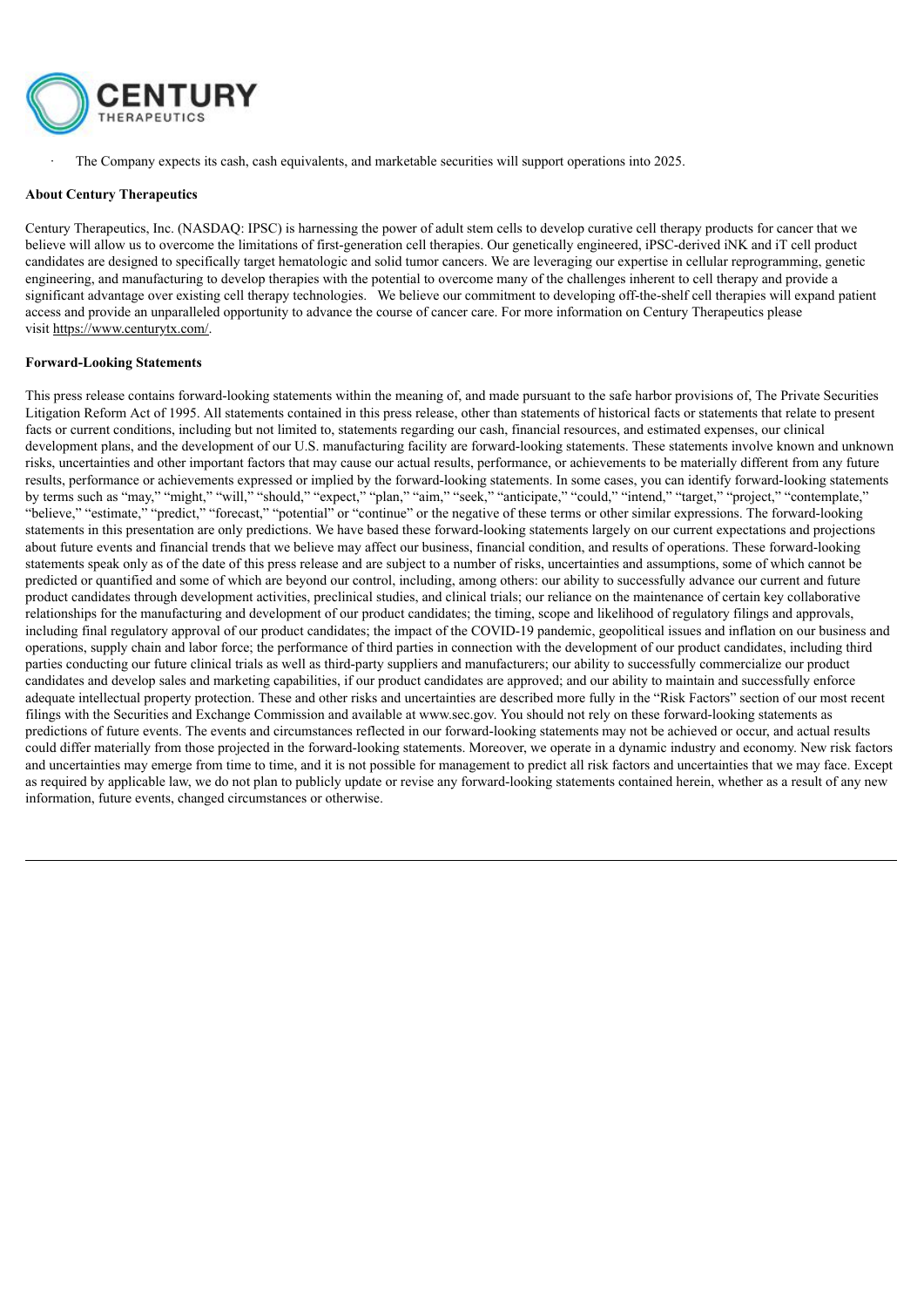

### **For More Information:**

Company: Elizabeth Krutoholow – investor.relations@centurytx.com

Investors: Melissa Forst/Maghan Meyers – century@argotpartners.com

Media: Joshua R. Mansbach – century@argotpartners.com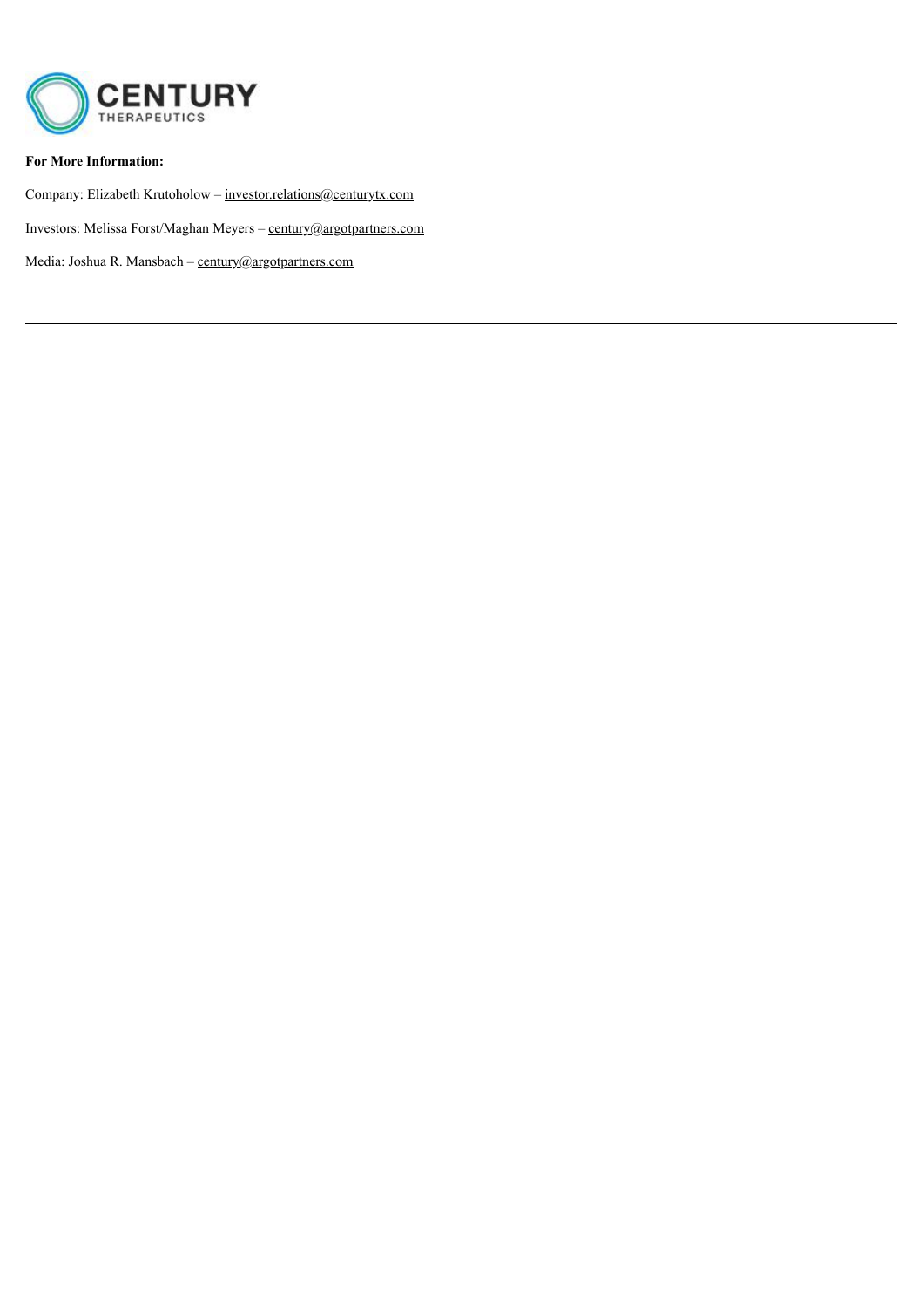

#### **Century Therapeutics, Inc Condensed Balance Sheets (unaudited, in thousands)**

|                                                                    |             | March 31,<br>2022 |              | December 31,<br>2021 |  |
|--------------------------------------------------------------------|-------------|-------------------|--------------|----------------------|--|
| <b>Assets</b>                                                      |             |                   |              |                      |  |
| <b>Current Assets:</b>                                             |             |                   |              |                      |  |
| Cash and cash equivalents                                          | $\mathbf S$ | 126,039           | -S           | 56,445               |  |
| Short-term investments                                             |             | 234,981           |              | 166,434              |  |
| Prepaid expenses and other current assets                          |             | 4,242             |              | 5,275                |  |
| Total current assets                                               |             | 365,262           |              | 228,154              |  |
| Property and equipment, net                                        |             | 64,681            |              | 57,967               |  |
| Operating lease right-of-use assets, net                           |             | 11,670            |              | 11,854               |  |
| Long-term investments                                              |             | 105,360           |              | 135,914              |  |
| Other long-term assets                                             |             | 3,335             |              | 3,486                |  |
| <b>Total assets</b>                                                | \$          | 550,308           | $\mathbb{S}$ | 437,375              |  |
| Liabilities, convertible preferred stock, and stockholders' equity |             |                   |              |                      |  |
| Current liabilities:                                               |             |                   |              |                      |  |
| Accounts payable                                                   | $\mathbf S$ | 9,893             | $\mathbf{s}$ | 7,596                |  |
| Accrued expenses and other liabilities                             |             | 5,704             |              | 8,059                |  |
| Deferred revenue, current                                          |             | 6,379             |              |                      |  |
| Total current liabilities                                          |             | 21,976            |              | 15,655               |  |
| Operating lease liability, noncurrent                              |             | 14,430            |              | 14,559               |  |
| Long-term debt, net                                                |             | 10,018            |              | 8,903                |  |
| Other long-term liabilities                                        |             | 1,470             |              | 2,020                |  |
| Deferred revenue                                                   |             | 115,750           |              |                      |  |
| <b>Total liabilities</b>                                           |             | 163.644           |              | 41,137               |  |
| Stockholders' equity                                               |             |                   |              |                      |  |
| Common stock                                                       |             | 6                 |              | 5                    |  |
| Additional paid-in capital                                         |             | 814,979           |              | 785,049              |  |
| Accumulated deficit                                                |             | (425, 679)        |              | (388, 166)           |  |
| Accumulated other comprehensive loss                               |             | (2,642)           |              | (650)                |  |
| Total stockholders' equity                                         |             | 386,664           |              | 396,238              |  |
| Total liabilities and stockholders' equity                         | \$          | 550,308           | \$           | 437,375              |  |